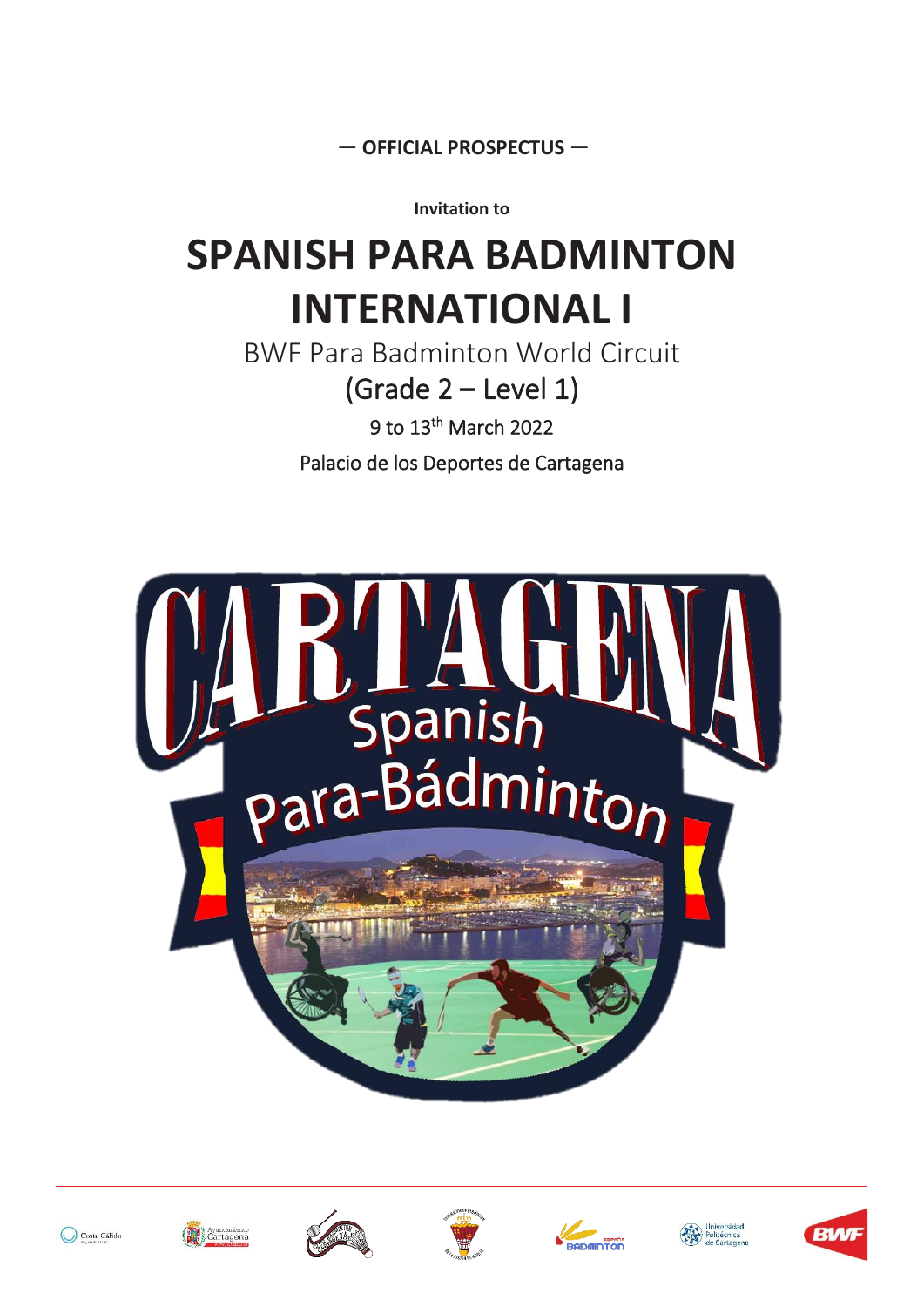

Dear Member Associations, I am very pleased to announce this tournament for another year. I would like to take this opportunity to extend a warm welcome to all participants. The strong commitment to badminton in our organization and the development of our youth is the reason why we are waiting for you here.

This event speaks for the commitment that all of us at the club have for the sport. I am sure that we will witness sports performances of the highest quality in the course of this championship. Do your best and compete with sportsmanship and fair play.

I would like to especially congratulate the sports staff who have exposed them to rigorous practice sessions. Their efforts have contributed to raising the general standard of sports competitions. I think that few will argue that sport makes you strong, healthy and teaches us to accept defeat and celebrate victory. These lessons then become the building blocks of success in life.

I also want to take advantage of these words to encourage you to get to know our beloved Cartagena, a three thousand year old city with a wide range of possibilities, I encourage you all to enjoy it. Fun and excitement are guaranteed. In closing, I wish you much success and good health. Thank you very much and welcome.

Andrea Hernández President of Cartagena Bádminton Club

### **1. General Details**

| <b>Organiser</b>                   | Federación Española de Bádminton<br>C/ Ferraz 16, 5º Zip Code<br>28008 Madrid, Spain<br>E: parabadminton.internacional@badminton.es<br>W: www.badminton.es<br>Event website: https://www.badmintoncartagena.es/spanish-para-badminton-international/ |                                                    |
|------------------------------------|------------------------------------------------------------------------------------------------------------------------------------------------------------------------------------------------------------------------------------------------------|----------------------------------------------------|
| <b>Sanction</b>                    | <b>Badminton World Federation</b>                                                                                                                                                                                                                    |                                                    |
| <b>Competition Dates</b>           | Wednesday 9 <sup>th</sup> - Sunday 13 <sup>th</sup> March                                                                                                                                                                                            |                                                    |
| <b>Competition</b><br><b>Venue</b> | Palacio de los Deportes<br>Av. del Cantón, 0.<br>30201 Cartagena, España<br>Google Maps Link:<br>https://goo.gl/maps/uJSDn9dGi6JQR8x16                                                                                                               |                                                    |
| <b>Media Links</b>                 | <b>B</b> @BDMCartagema<br>@BDM_Cartagena                                                                                                                                                                                                             | Bádminton Cartagena Club<br>@BDM_Cartagena<br>lO'l |
| <b>Referee Team</b>                | Referee:<br>Enrique Charadan (CUB)) / Email: <i>charadanpierre@gmail.com</i><br><b>Deputy Referees:</b><br>Eric Lissillour (FRA) / Email: eric.lissillour@orange.fr                                                                                  |                                                    |













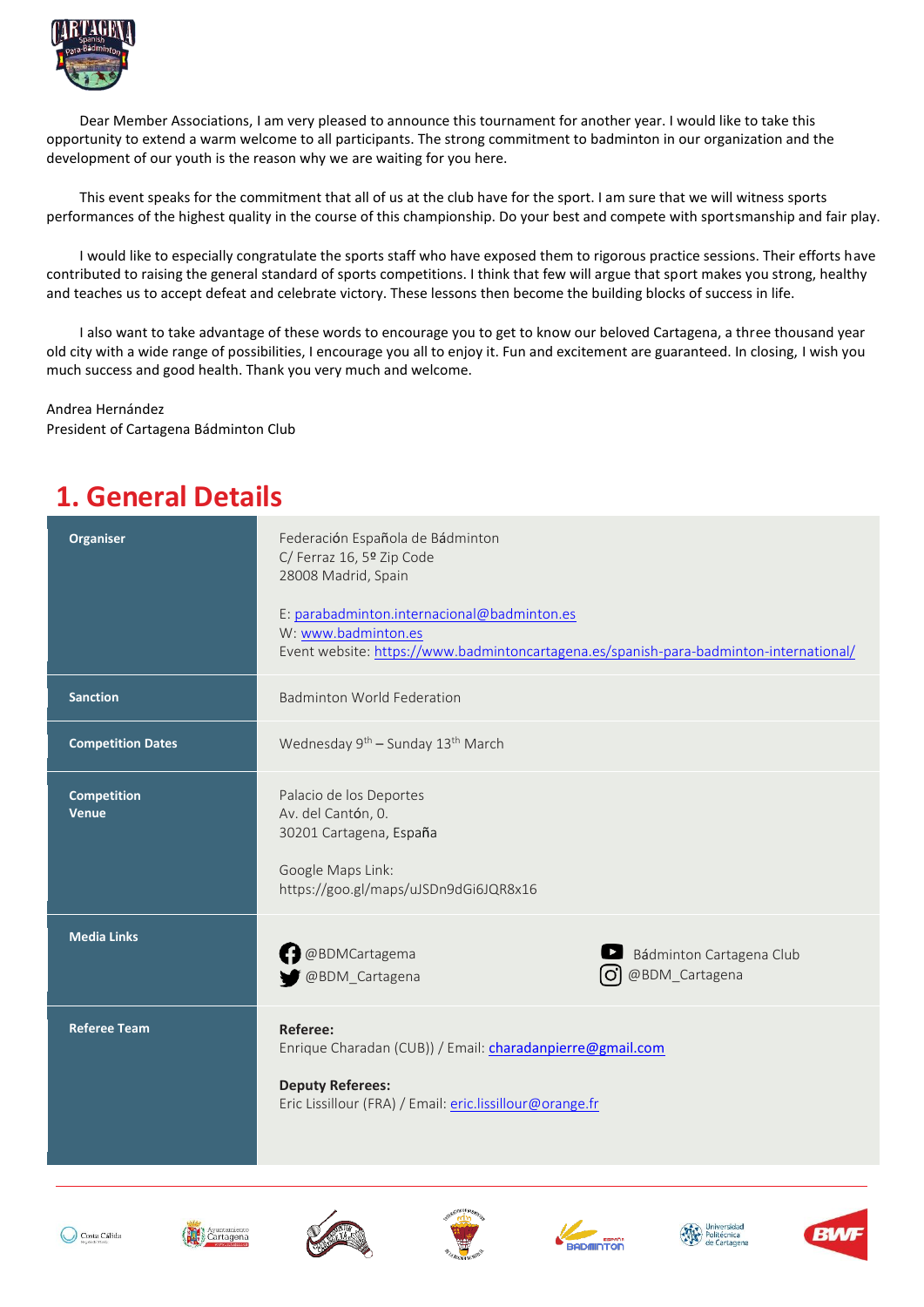

|                                                                                    | <b>Deputy Referees:</b><br>Pencho Stoynov (BUL) / Email: p.stoynov@abv.bg<br><b>Technical Delegate</b><br>Stefan Fuerstenau (GER) / Email: s fuerstenau@gmx.de                                                                                                                                                                                                                                                                                                                                                        |
|------------------------------------------------------------------------------------|-----------------------------------------------------------------------------------------------------------------------------------------------------------------------------------------------------------------------------------------------------------------------------------------------------------------------------------------------------------------------------------------------------------------------------------------------------------------------------------------------------------------------|
| <b>Useful Contacts</b>                                                             | Pablo Caparrós, Tournament Director<br>E: parabadminton.internacional@badminton.es<br>Javier Gutierrez, Event Manager<br>E: parabadminton.internacional@badminton.es<br>Ismael Saura / Secretary<br>Mobile: +34 669 20 42 90<br>E: secretaria.parabadminton@badmintoncartagena.es<br>Pablo Molina / Press officer<br>E: prensa@badmintoncartagena.es<br>Juan Salvador Olmo / Visas<br>E: visas.parabadminton@badmintoncartagena.es<br>Travel Agency / Transport and accommodation<br>E: eventosbadminton@viajeseci.es |
| <b>Insurance</b><br>coverage                                                       | Players and all members of the national delegation shall hold valid insurance for damages of<br>any nature caused to third parties. Such insurance shall cover bodily injury, including medical<br>and hospitalisation expenses incurred in the host country, as well as all expenses and costs<br>associated to repatriating the injured party to its country of residence.                                                                                                                                          |
| Indemnity                                                                          | To the extent permitted by applicable law, all players and members of the national<br>delegation shall release the BWF, the Tournament Organiser, and their respective officers,<br>officials, employees, agents and representatives, from any and all liability, damage, loss, cost<br>or expense that such players and members of the national delegation may incur as a result<br>or in connection with their participation to the Tournament.                                                                     |
| <b>Participant Agreement for</b><br><b>Use of Photographs and</b><br><b>Videos</b> | Players and all members of the national delegation shall agree to give the BWF and the<br>Tournament Organiser full television and motion picture rights, including permission to film<br>players and members of the national delegation during all matches and activities around the<br>Tournament, for any commercial, news or other purpose together with the right to transfer<br>such right, including without compensation.                                                                                     |













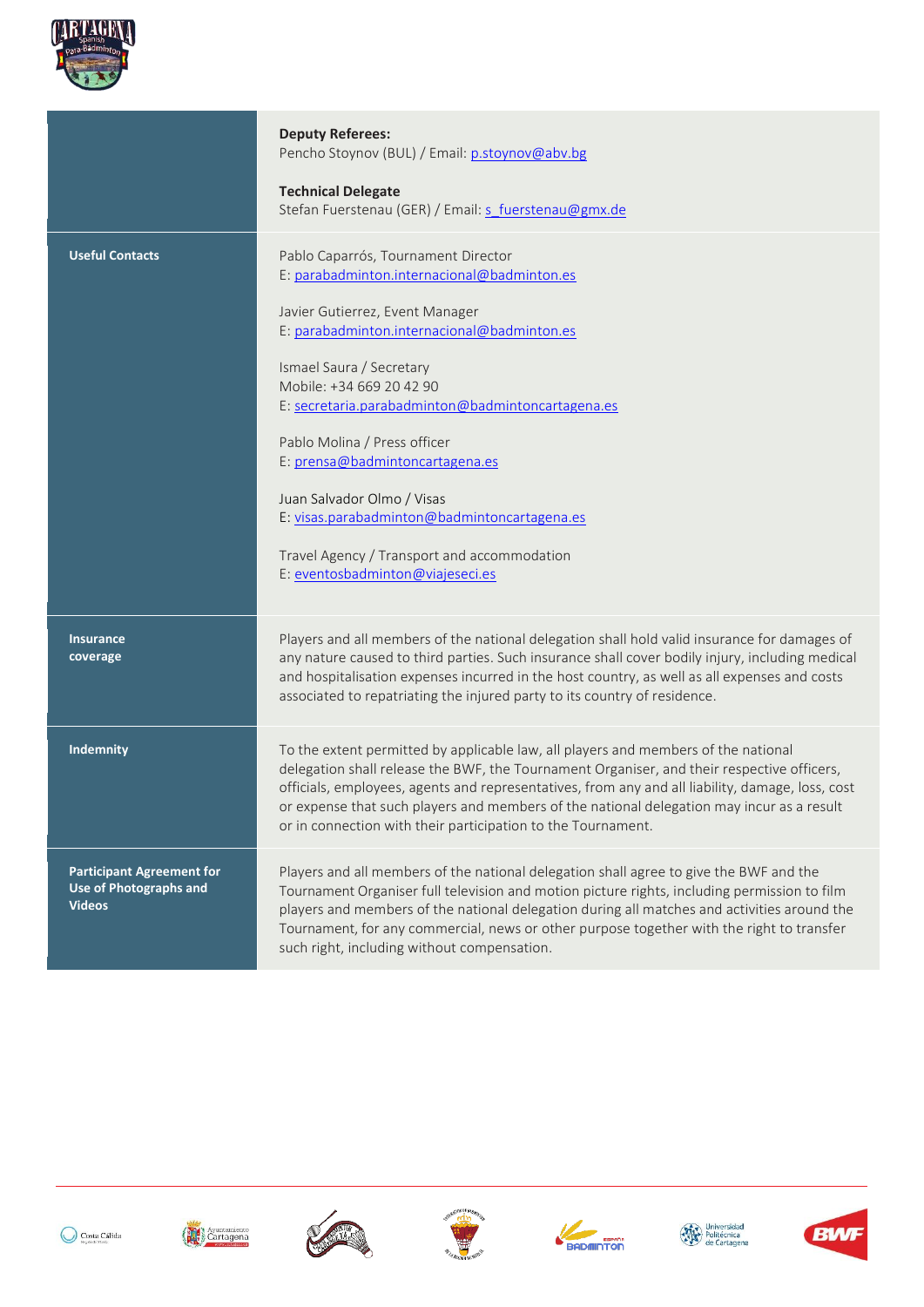

## **2. Entry Details**

| <b>Entry Fees</b>                          | Player: 150€ Per person<br>Team Officials/Accompanying person: 110€ Per person                                                                                                                                                                                                                                                                                 |                                                                                                                                                                              |  |  |
|--------------------------------------------|----------------------------------------------------------------------------------------------------------------------------------------------------------------------------------------------------------------------------------------------------------------------------------------------------------------------------------------------------------------|------------------------------------------------------------------------------------------------------------------------------------------------------------------------------|--|--|
|                                            | The derived bank expenses will be paid by the participant, in no case by the organizer                                                                                                                                                                                                                                                                         |                                                                                                                                                                              |  |  |
|                                            | Once entry fees are paid, it is non-refundable if the person does not attend the competition. Payment<br>of entry fee is required before an athlete or team officials/accompanying person can participate in the<br>tournament or use the services provided by the host.                                                                                       |                                                                                                                                                                              |  |  |
|                                            | Teams/players make payment transfer of the entry fees by Friday 18 February 2022. Please request<br>for an invoice and banking details from the organisers before making payment. Please contact<br>secretaria.parabadminton@badmintoncartagena.es and<br>parabadminton.internacional@badminton.es                                                             |                                                                                                                                                                              |  |  |
|                                            | <b>Bank Name: CAJAMAR</b><br>Account Holder Name: CLUB BÁDMINTON CARTAGENA<br>IBAN: ES58 3058 0311 7127 2002 3238<br><b>SWIFT- CODE: CCRIES2AXXX</b>                                                                                                                                                                                                           |                                                                                                                                                                              |  |  |
| <b>Regulations</b><br>(Conditions of Play) | This tournament will be run in accordance with, but not limited to, the Badminton World Federation<br>(BWF) Statutes, General Competition Regulations (GCR), Para Badminton General Competition<br>Regulations (PBGCR) and BWF Para Badminton World Circuit Regulations. In the event of any dispute,<br>the decision of the Tournament Referee will be final. |                                                                                                                                                                              |  |  |
|                                            | This tournament will strictly enforce the Clothing, Equipment, and Advertising Regulations as<br>outlined in the BWF PBGCR. This includes restrictions of certain colours for shirts, shorts, and skirts<br>to avoid issues with virtual advertising on TV courts, as per GCR 21.7.                                                                            |                                                                                                                                                                              |  |  |
| <b>Scoring System</b>                      | Best of three games to 21 points, as per the Laws of Badminton (BWF Statute 4.1)                                                                                                                                                                                                                                                                               |                                                                                                                                                                              |  |  |
| <b>Key Dates</b>                           | <b>Entry Deadline</b>                                                                                                                                                                                                                                                                                                                                          | Tuesday 8 February 2022                                                                                                                                                      |  |  |
|                                            | <b>World Ranking Date for M&amp;Q Report</b>                                                                                                                                                                                                                                                                                                                   | <b>TBD</b>                                                                                                                                                                   |  |  |
|                                            | <b>Publication Date for M&amp;Q Report</b>                                                                                                                                                                                                                                                                                                                     | Friday 11 February 2022                                                                                                                                                      |  |  |
|                                            | <b>World Ranking Date of Seeding Report</b>                                                                                                                                                                                                                                                                                                                    | <b>TBD</b>                                                                                                                                                                   |  |  |
|                                            | <b>Publication Date for Seeding Report</b>                                                                                                                                                                                                                                                                                                                     | <b>TBD</b>                                                                                                                                                                   |  |  |
|                                            | Last Date to Withdraw without Penalty                                                                                                                                                                                                                                                                                                                          | Monday 14 February 2022                                                                                                                                                      |  |  |
|                                            | <b>Draw Date</b>                                                                                                                                                                                                                                                                                                                                               | <b>TBD</b>                                                                                                                                                                   |  |  |
| <b>Draws</b>                               | however register and be listed in the reserve list.                                                                                                                                                                                                                                                                                                            | Draw sizes for Grade 2 Level 1 events follow the numbers stated below. Entry into the<br>tournament are determined by the current world rankings. Players of any ranking may |  |  |













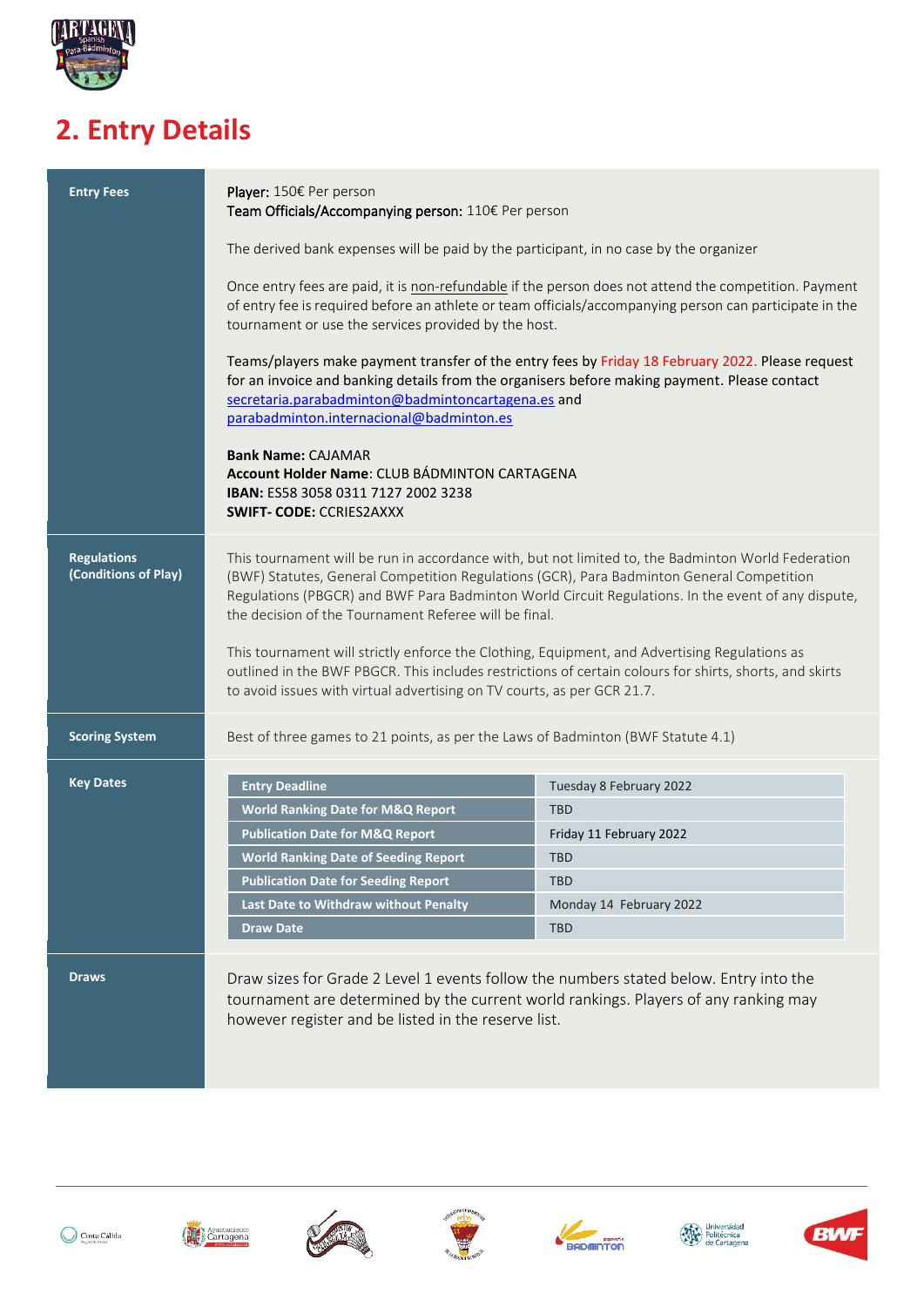

#### Grade 2 Level = 22 events

| <b>Event</b>    | Men's<br><b>Singles</b> | Women's<br><b>Singles</b> | Men's Doubles | <b>Women's Doubles</b> | <b>Mixed Doubles</b> |  |
|-----------------|-------------------------|---------------------------|---------------|------------------------|----------------------|--|
| WH <sub>1</sub> | 12                      | 12                        | 12            | 12                     | 12                   |  |
| WH <sub>2</sub> | 12                      | 12                        |               |                        |                      |  |
| SL <sub>3</sub> | 12                      | 8                         | 12            |                        |                      |  |
| SL <sub>4</sub> | 12                      | 8                         | 12            |                        | 12                   |  |
| SU <sub>5</sub> | 12                      | 8                         | 12            |                        |                      |  |
| SH <sub>6</sub> | 12                      | 8                         | 8             | 8                      | 8                    |  |

#### **Online Entry – International Entries**

Entries for this tournament must be done by the Member Association using the BWF Online Group Entry system, using the following link:

<https://bwfpara.tournamentsoftware.com/tournament/D40A7F4B-4239-4CC6-B6BA-ADF45E30DB8A>

If the Member Association requires a username and password to access the system, please contact the BWF at the following email address:

#### [s.ramachandran@bwfbadminton.org](mailto:s.ramachandran@bwfbadminton.org) o[r hj.yee@bwfbadminton.org](mailto:hj.yee@bwfbadminton.org)

The entry deadline is Tuesday, 8 February 2022 at 23:59, BWF Headquarters time (+08:00 hrs GMT). Late entries will not be accepted.

After the entry deadline, the BWF Online Group Entry System will send notification to all participating Member Associations confirming receipt of final entries.

Receipt of this notification is the conclusive evidence of receipt of entries before the deadline.

Member Associations should contact BWF immediately if such notice is not received by Wednesday, 9 February at 12:00 hrs BWF Headquarters time.

If no objection is received by BWF by Thursday, 10 February at 23:59 hrs BWF Headquarters time, the entries shall be deemed to be correct. No complaints/objections will be entertained after this point.

### **Classification** There is no classification at this tournament.

ONLY players with Sport Class Status 'Confirm' (C) and with 'Fixed Review Date' (FRD) that is after the end of the tournament can participate in this tournament.

**Withdrawals** The management of withdrawals will be run in accordance with BWF PBGCR 13 and 14

Member Associations can withdraw their entries through the BWF Online Group Entry system until the last date of withdrawal without penalty (see Key Dates Section).













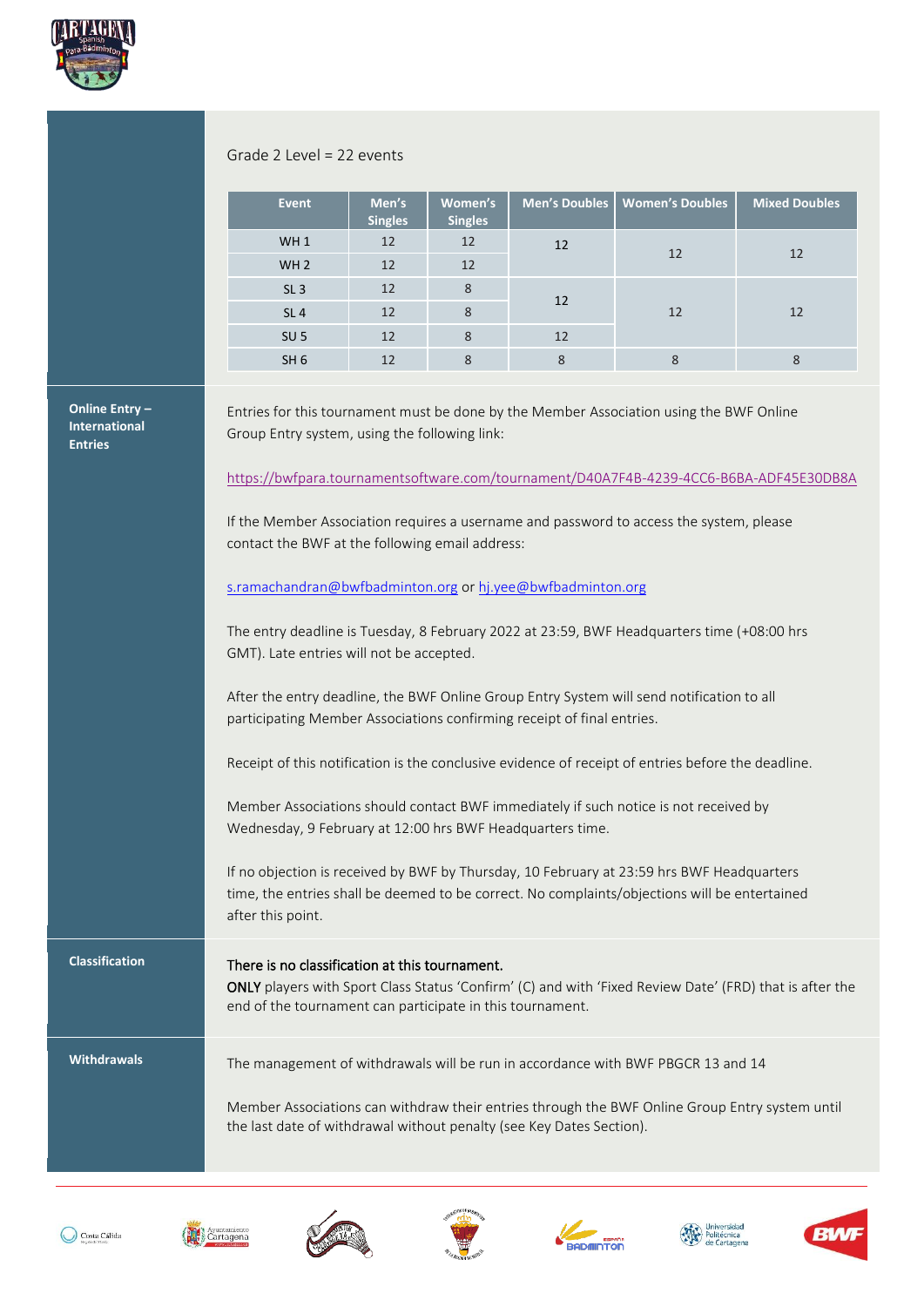

Withdrawals made after this date will incur a penalty in accordance with the BWF Table of Offences and Penalties (BWF Statute 2.6).

Please ensure that the Tournament Referee and Host Organiser are notified immediately in writing, clearly stating the reason for the withdrawal.

If a Member Association needs to withdraw any entries once players have arrived in the host city, notification of withdrawal must be made by the Team Manager in person to the Tournament Referee, or Deputy Referee(s), and must also be confirmed in writing to:

Referee: Enrique Charadan (CUB); Email: *charadanpierre@gmail.com* Technical Delegate: Stefan Fuerstenau : Email: [s\\_fuerstenau@gmx.de](mailto:s_fuerstenau@gmx.de) Host Organiser Contact: Pablo Caparrós; Email: [parabadminton.internacional@badminton.es](mailto:parabadminton.internacional@badminton.es)













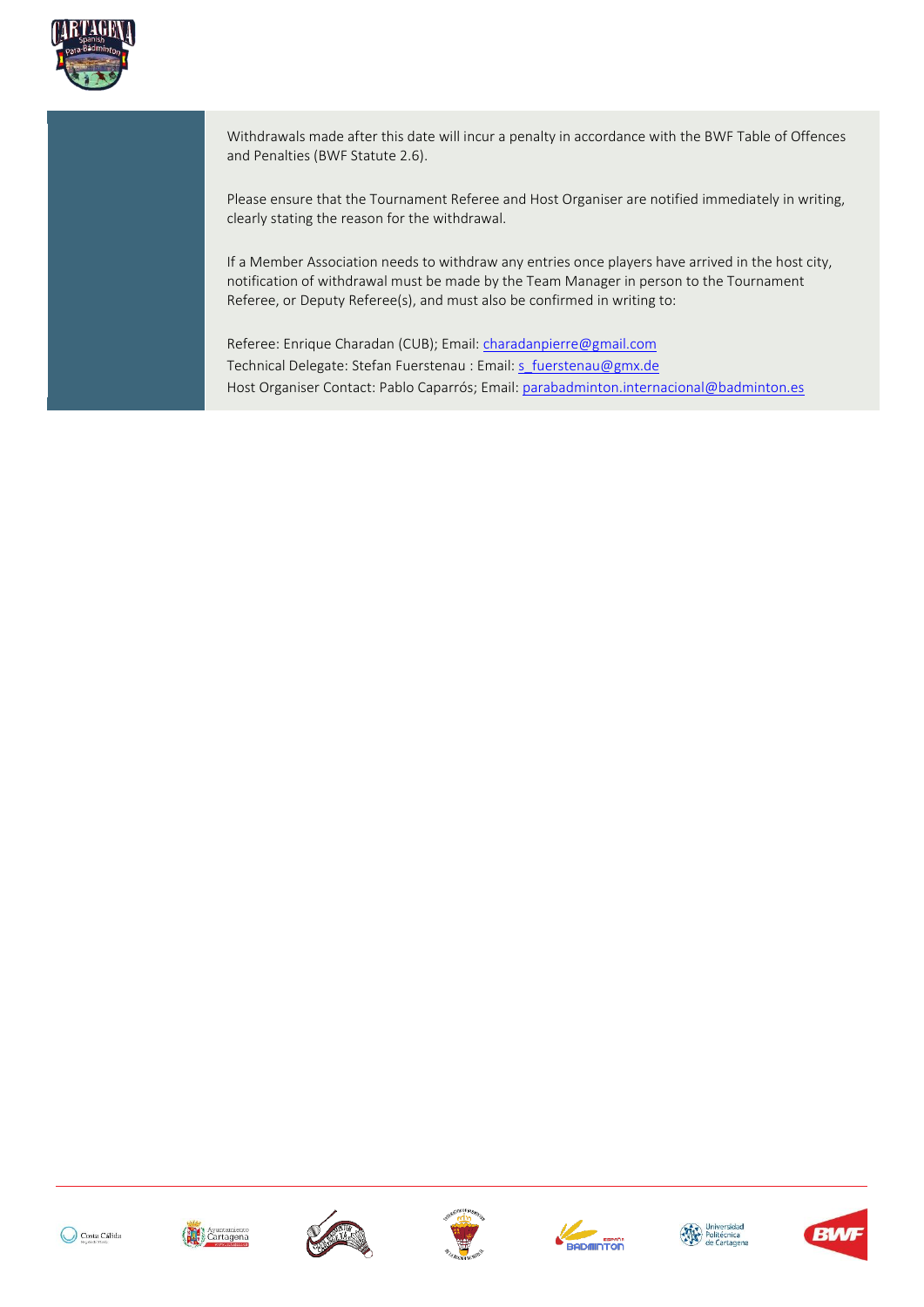

### **3. Tournament Details**

| <b>Competition Schedule</b>  | Day                                                                                                                                                                              | <b>Event</b>                                                                                       | <b>Round</b> | <b>Courts</b> | <b>Doors</b><br>Open | <b>Start</b> | <b>End</b> |
|------------------------------|----------------------------------------------------------------------------------------------------------------------------------------------------------------------------------|----------------------------------------------------------------------------------------------------|--------------|---------------|----------------------|--------------|------------|
|                              | Wednesday<br>9 <sup>th</sup> March                                                                                                                                               | MS/WS/MD/WD/XD                                                                                     | <b>GR</b>    | 5             | 08:00                | 09:00        | 21:00      |
|                              | Thursday<br>10 <sup>th</sup> March                                                                                                                                               | MS/WS/MD/WD/XD                                                                                     | <b>GR</b>    | 5             | 08:00                | 09:00        | 21:00      |
|                              | Friday<br>11 <sup>th</sup> March                                                                                                                                                 | MS/WS/MD/WD/XD                                                                                     | GR/QF        | 5             | 08:00                | 09:00        | 20:00      |
|                              | Saturday<br>12 <sup>th</sup> March                                                                                                                                               | MS/WS/MD/WD/XD                                                                                     | <b>SF</b>    | 5             | 08:00                | 09:00        | 19:00      |
|                              | Sunday<br>13 <sup>th</sup> March                                                                                                                                                 | MS/WS/MD/WD/XD                                                                                     | F            | 4             | 09:00                | 10:00        | 14:00      |
|                              | end times are approximate.                                                                                                                                                       | Times and order of play may be changed at the discretion of the Tournament Referee and BWF and all |              |               |                      |              |            |
|                              |                                                                                                                                                                                  |                                                                                                    |              |               |                      |              |            |
| <b>Official Shuttle</b>      | Minimum grade Yonex AS30 or similar                                                                                                                                              |                                                                                                    |              |               |                      |              |            |
| <b>Number of courts</b>      | 5 (2 WHEELCHAIR, 3 STANDING)                                                                                                                                                     |                                                                                                    |              |               |                      |              |            |
| <b>Wheelchair floor type</b> | <b>WOODEN</b>                                                                                                                                                                    |                                                                                                    |              |               |                      |              |            |
| <b>Practice Facilities</b>   | <b>Practice Facility Information:</b>                                                                                                                                            |                                                                                                    |              |               |                      |              |            |
|                              | • Location: Palacio de los Deportes<br>• Number of Courts: 4<br>• Schedule: Tuesday 8, 10h to 19h<br>• Booking/Reservation information: parabadminton.internacional@badminton.es |                                                                                                    |              |               |                      |              |            |
|                              | Practice session slots will be determined by the BWF.                                                                                                                            |                                                                                                    |              |               |                      |              |            |
| <b>Player Facilities</b>     | Player Lounge Information:                                                                                                                                                       |                                                                                                    |              |               |                      |              |            |
|                              | • Location: In the venue<br>· Schedule: All days<br>• Facilities Description: Rest room with fruit and water,                                                                    |                                                                                                    |              |               |                      |              |            |
|                              | <b>Stringing Services:</b>                                                                                                                                                       |                                                                                                    |              |               |                      |              |            |
|                              | · Schedule: All days<br>• Cost: TBD<br>• Other:                                                                                                                                  | • Location: At the entrance of the venue                                                           |              |               |                      |              |            |













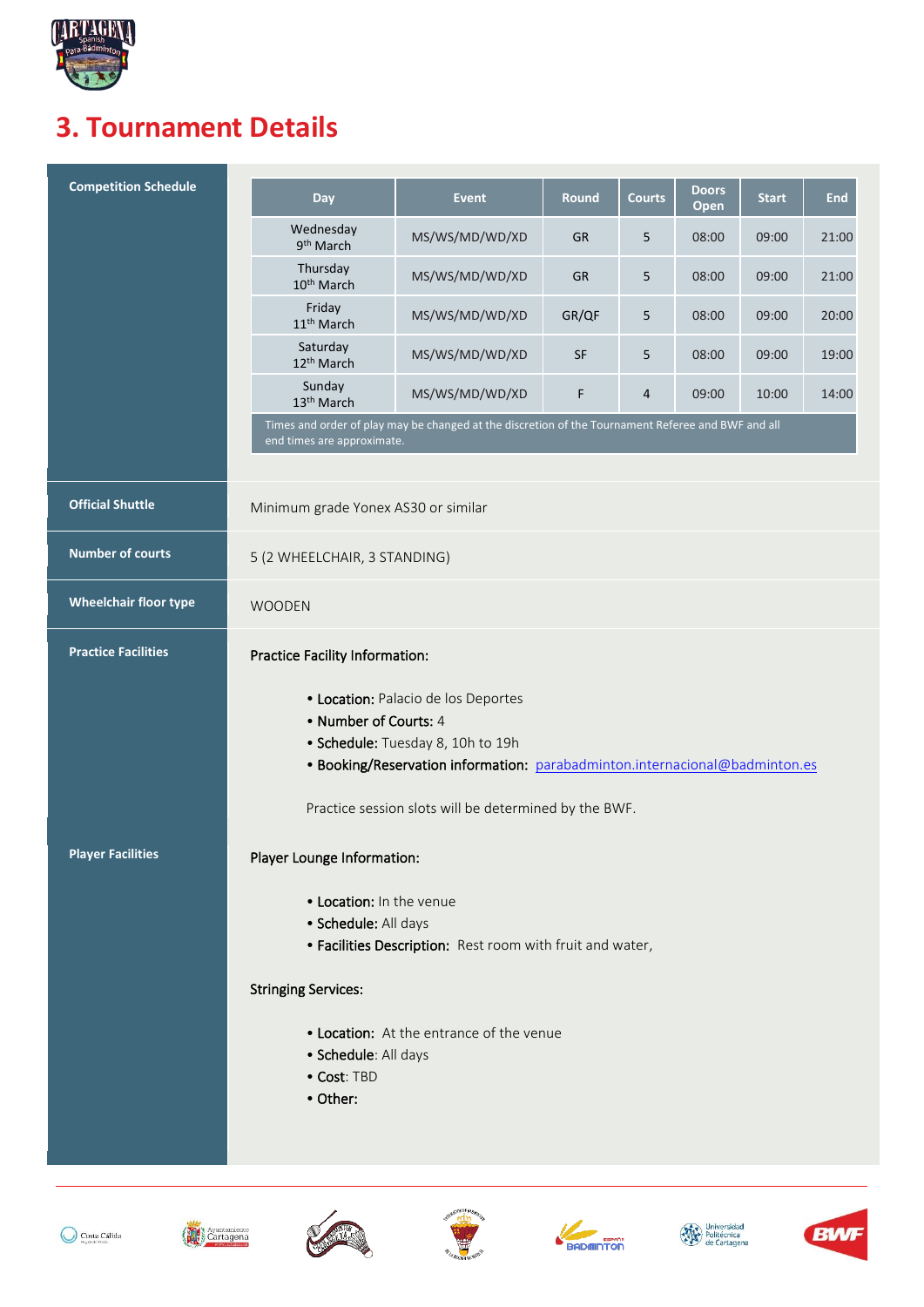

|                        | Wheelchair & Prosthetic Repair Services:                                                                                                                                              |                                                          |  |  |  |
|------------------------|---------------------------------------------------------------------------------------------------------------------------------------------------------------------------------------|----------------------------------------------------------|--|--|--|
|                        | • Location: In the venue                                                                                                                                                              |                                                          |  |  |  |
|                        | • Schedule: All days, after 18h.                                                                                                                                                      |                                                          |  |  |  |
|                        | . Cost: Depend of the extent of the damage                                                                                                                                            |                                                          |  |  |  |
|                        | • Other:                                                                                                                                                                              |                                                          |  |  |  |
| Team Managers'         | The Team Managers' Meeting will be held at the following:                                                                                                                             |                                                          |  |  |  |
| <b>Meeting</b>         | Date: Tuesday 8th March                                                                                                                                                               |                                                          |  |  |  |
|                        | <b>Time: 13:00 hrs</b>                                                                                                                                                                |                                                          |  |  |  |
|                        | Location: TBD                                                                                                                                                                         |                                                          |  |  |  |
|                        | It is mandatory for all participating Member Associations (represented by designated Team<br>Manager) to attend the Team Managers' Meeting. Member Associations will be penalised for |                                                          |  |  |  |
|                        | failing to attend, in accordance with the BWF Table of Offences and Penalties (Para Badminton)                                                                                        |                                                          |  |  |  |
|                        | (BWF Statute 2.6).                                                                                                                                                                    |                                                          |  |  |  |
|                        | Member Associations are allowed to request representation by another Member Association,                                                                                              |                                                          |  |  |  |
|                        | provided that the Tournament Referee is notified in advance and approves.                                                                                                             |                                                          |  |  |  |
|                        |                                                                                                                                                                                       |                                                          |  |  |  |
| <b>Umpire Briefing</b> | The Umpire Briefing will be held at the following:                                                                                                                                    |                                                          |  |  |  |
|                        | • Date: Tuesday 8 February                                                                                                                                                            |                                                          |  |  |  |
|                        | • Time: 14:30 hrs                                                                                                                                                                     |                                                          |  |  |  |
|                        | . Location: In the venue, meeting room                                                                                                                                                |                                                          |  |  |  |
| <b>Presentation</b>    | All prize ceremonies will take place on Sunday, 13 February 2022, immediately after the                                                                                               |                                                          |  |  |  |
| <b>Ceremonies</b>      | conclusion of final matches. Medals/trophies/other will be presented to all champions, finalists,<br>and semi finalists                                                               |                                                          |  |  |  |
|                        |                                                                                                                                                                                       |                                                          |  |  |  |
|                        | In accordance with Player Commitment Regulations (BWF Statue 5.3.6), all players participating                                                                                        |                                                          |  |  |  |
|                        | in the finals of a tournament must attend the final ceremonies directly after the match or must<br>follow the instructions given by the organisers regarding ceremony protocol.       |                                                          |  |  |  |
|                        |                                                                                                                                                                                       |                                                          |  |  |  |
|                        | No equipment, including rackets and flags, are allowed to be brought onto the podium.                                                                                                 |                                                          |  |  |  |
|                        | Clothing worn during the ceremony must be in accordance with the BWF GCR. Wheelchair<br>players are required to attend the ceremony in their wheelchairs.                             |                                                          |  |  |  |
|                        |                                                                                                                                                                                       |                                                          |  |  |  |
| <b>Accreditation</b>   | Access to Tournament venues and other services is provided through personalised and                                                                                                   |                                                          |  |  |  |
|                        | photographic accreditation.                                                                                                                                                           |                                                          |  |  |  |
|                        | https://forms.gle/sbUngba71i74VwXX9                                                                                                                                                   |                                                          |  |  |  |
|                        |                                                                                                                                                                                       |                                                          |  |  |  |
|                        | <b>Number of Member</b><br><b>Association Players</b>                                                                                                                                 | <b>Number of Team Officials</b><br><b>Accreditations</b> |  |  |  |
|                        |                                                                                                                                                                                       |                                                          |  |  |  |
|                        | Three or less                                                                                                                                                                         | $\mathbf{1}$                                             |  |  |  |













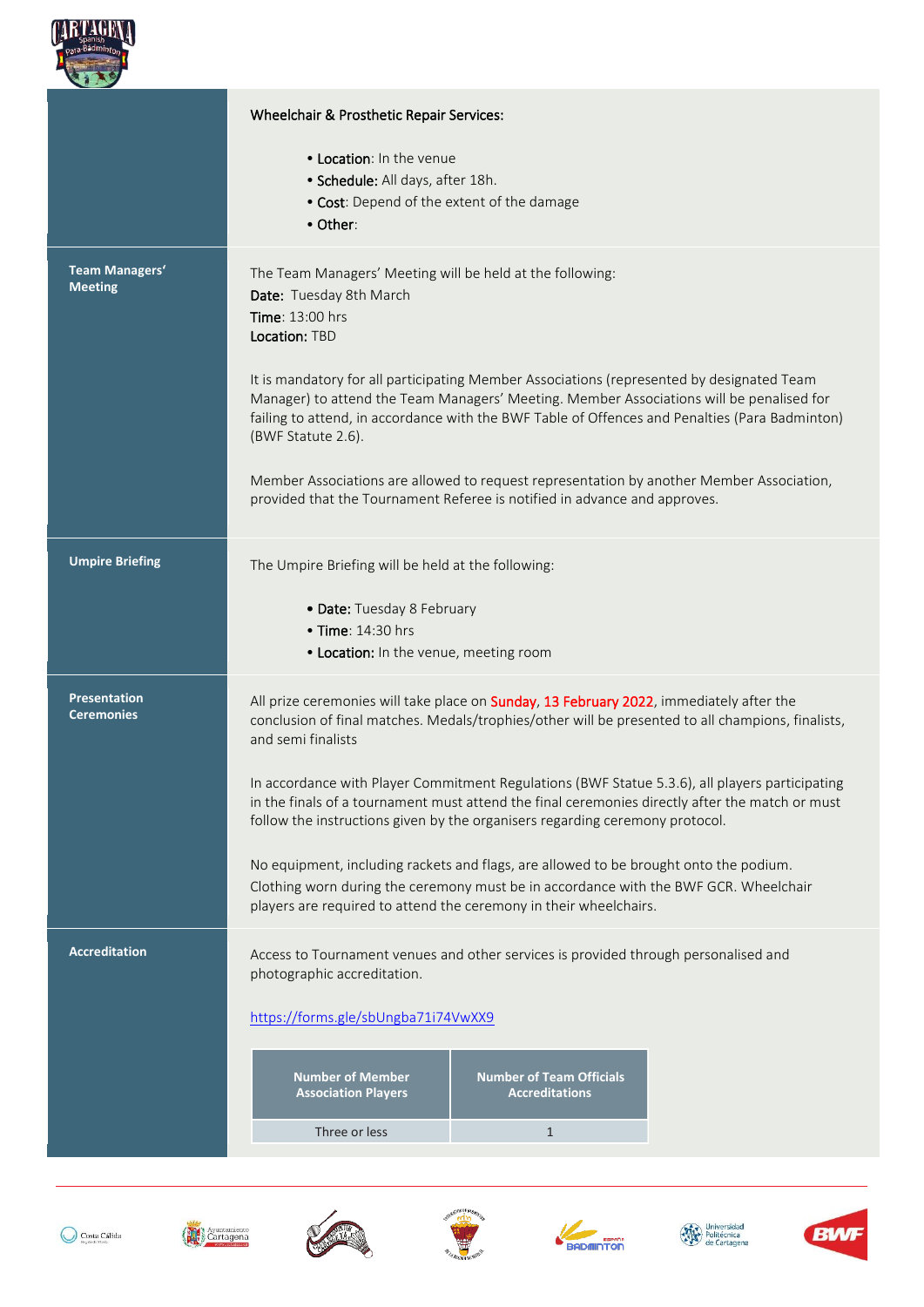

|                                                      | Four to Seven                                                                                                                                                                                                                                      | 3 |                                                                                                    |  |  |  |
|------------------------------------------------------|----------------------------------------------------------------------------------------------------------------------------------------------------------------------------------------------------------------------------------------------------|---|----------------------------------------------------------------------------------------------------|--|--|--|
|                                                      | Eight to 15                                                                                                                                                                                                                                        | 4 |                                                                                                    |  |  |  |
|                                                      | 16 or more                                                                                                                                                                                                                                         | 5 |                                                                                                    |  |  |  |
|                                                      | Please contact s.sabron@bwfbadminton.org.                                                                                                                                                                                                          |   | Any additional team officials that teams would like to bring will require the approval of the BWF. |  |  |  |
|                                                      | The price of entry fee is chargeable to replace any lost or damaged accreditation passes on each<br>occasion, charged to the respective Member Association.                                                                                        |   |                                                                                                    |  |  |  |
|                                                      | The tournament reserves the right to refuse entry into any accredited venue or area or service<br>(e.g. transportation) as a result of damaged or missing accreditation.                                                                           |   |                                                                                                    |  |  |  |
|                                                      | The fraudulent use of accreditation is strictly prohibited, and will result in access rights being<br>removed, and penalties being applied.                                                                                                        |   |                                                                                                    |  |  |  |
| <b>Medical Services</b>                              | A medical officer and physiotherapist service will be available during the tournament, free of<br>charge to players.                                                                                                                               |   |                                                                                                    |  |  |  |
| <b>Anti-Doping</b>                                   | of-competition and in-competition with the collection of urine and/or blood samples.                                                                                                                                                               |   | Doping control in badminton, in accordance with BWF Anti-Doping Regulations, is conducted out-     |  |  |  |
|                                                      | Athletes are responsible for any substance found in their body. Before an athlete takes any<br>medication, they should check with their doctor, and if necessary, get a Therapeutic Use<br>Exemption (TUE).                                        |   |                                                                                                    |  |  |  |
|                                                      | For more information about anti-doping, please visit the BWF website:<br>https://corporate.bwfbadminton.com/integrity/anti-doping-overview/                                                                                                        |   |                                                                                                    |  |  |  |
| <b>Badminton Integrity</b>                           | Section 2.4 of the BWF Statutes (Code of Conduct in Relation to Betting, Wagering and Irregular<br>Match Results) relates to anti-corruption and anti-match manipulation, and this code applies to<br>all participants at this tournament.         |   |                                                                                                    |  |  |  |
|                                                      | To protect the integrity of BWF sanctioned tournaments, participants are not allowed to bet in<br>any way on badminton matches, respect the principle of fair play, and shall not attempt to<br>influence the course or result of a game or match. |   |                                                                                                    |  |  |  |
|                                                      | Every person has an obligation to report to the BWF any approaches by anyone to gather inside<br>information or to change the outcome of a matches.                                                                                                |   |                                                                                                    |  |  |  |
|                                                      | For more information, please refer to BWF's website:                                                                                                                                                                                               |   |                                                                                                    |  |  |  |
|                                                      | https://corporate.bwfbadminton.com/integrity/anti-match-fixing-overview/                                                                                                                                                                           |   |                                                                                                    |  |  |  |
| <b>Compliance with</b><br><b>General Competition</b> | GCR 7.9:                                                                                                                                                                                                                                           |   |                                                                                                    |  |  |  |
| <b>Regulations Clause 7.9</b>                        | "In making or authorising entries, the Member concerned is reconfirming its acceptance, and<br>acceptance by the Players being entered, of the BWF's regulations and Disciplinary processes."                                                      |   |                                                                                                    |  |  |  |













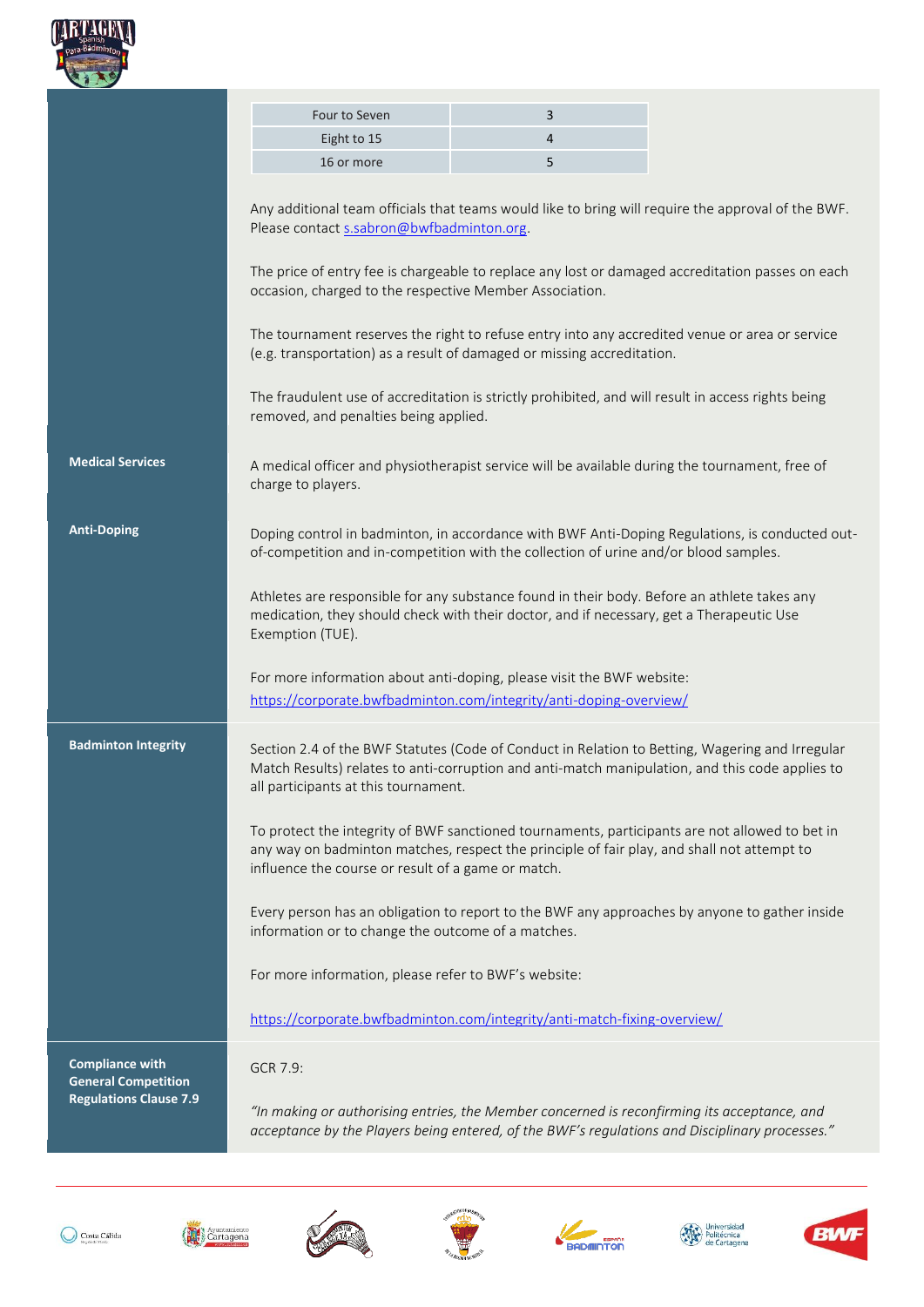

### **4. Travel & Visa Details**

| <b>Transport</b>          | Complimentary transportation will be provided by the tournament between the official venues:<br>competition venue, official hotel(s), practice venue (if separate from the competition venue), and<br>the following transportation hubs:                                                                          |
|---------------------------|-------------------------------------------------------------------------------------------------------------------------------------------------------------------------------------------------------------------------------------------------------------------------------------------------------------------|
|                           | - Alicante International Airport (ALC)                                                                                                                                                                                                                                                                            |
|                           | - Murcia International Airport (RMU)                                                                                                                                                                                                                                                                              |
|                           | - Cartagena Train Station                                                                                                                                                                                                                                                                                         |
|                           | - Cartagena Bus Station                                                                                                                                                                                                                                                                                           |
|                           | To request transportation, please complete and return the Transportation Request Form by<br>Friday 18 February 2022 to eventosbadminton@viajeseci.es                                                                                                                                                              |
|                           | Only for those who have made their accommodation reservation through the official agency.                                                                                                                                                                                                                         |
|                           | Coordinator's name: Antonio<br>Email: eventosbadminton@viajeseci.es<br>Phone number: +34 954 506 623                                                                                                                                                                                                              |
|                           |                                                                                                                                                                                                                                                                                                                   |
| <b>Visas</b>              | If a visa is required to enter Spain, we can provide a letter of invitation to assist with your<br>application.                                                                                                                                                                                                   |
|                           | Please complete and return the Visa Support Request Form by Friday 11 February 2022                                                                                                                                                                                                                               |
|                           | This visa request - https://www.badmintoncartagena.es/wp-<br>content/uploads/2022/01/OFICIAL Visa-Request-Spanish-Para-Badminton-Int.-2022                                                                                                                                                                        |
|                           | The tournament host and hosting Member Association will only communicate with a Member<br>Association, and the hosting Member Association will only provide a visa support letter if the<br>form is completed accurately and comprehensively, and supporting documentation is provided,<br>where requested.       |
|                           | The tournament host and hosting Member Association accepts no responsibility for withdrawals<br>made due to late or refused visa applications.                                                                                                                                                                    |
|                           | It is the responsibility of the Member Association to apply for the necessary visas in sufficient<br>time, and all matters should be directed to the Embassy in charge.                                                                                                                                           |
|                           | Any visa support letter issued by the tournament host does not guarantee entry into Spain; the<br>final decision is made the Government of Spain                                                                                                                                                                  |
| <b>COVID-19 Protocols</b> | <b>Notice</b><br>BWF or the host is not responsible for any tournament cost incurred by any participants should<br>the tournament is cancelled or postponed by the local authorities in Spain due but not limited to<br>COVID-19 reasons. Information published on this tournament invitation may be updated from |













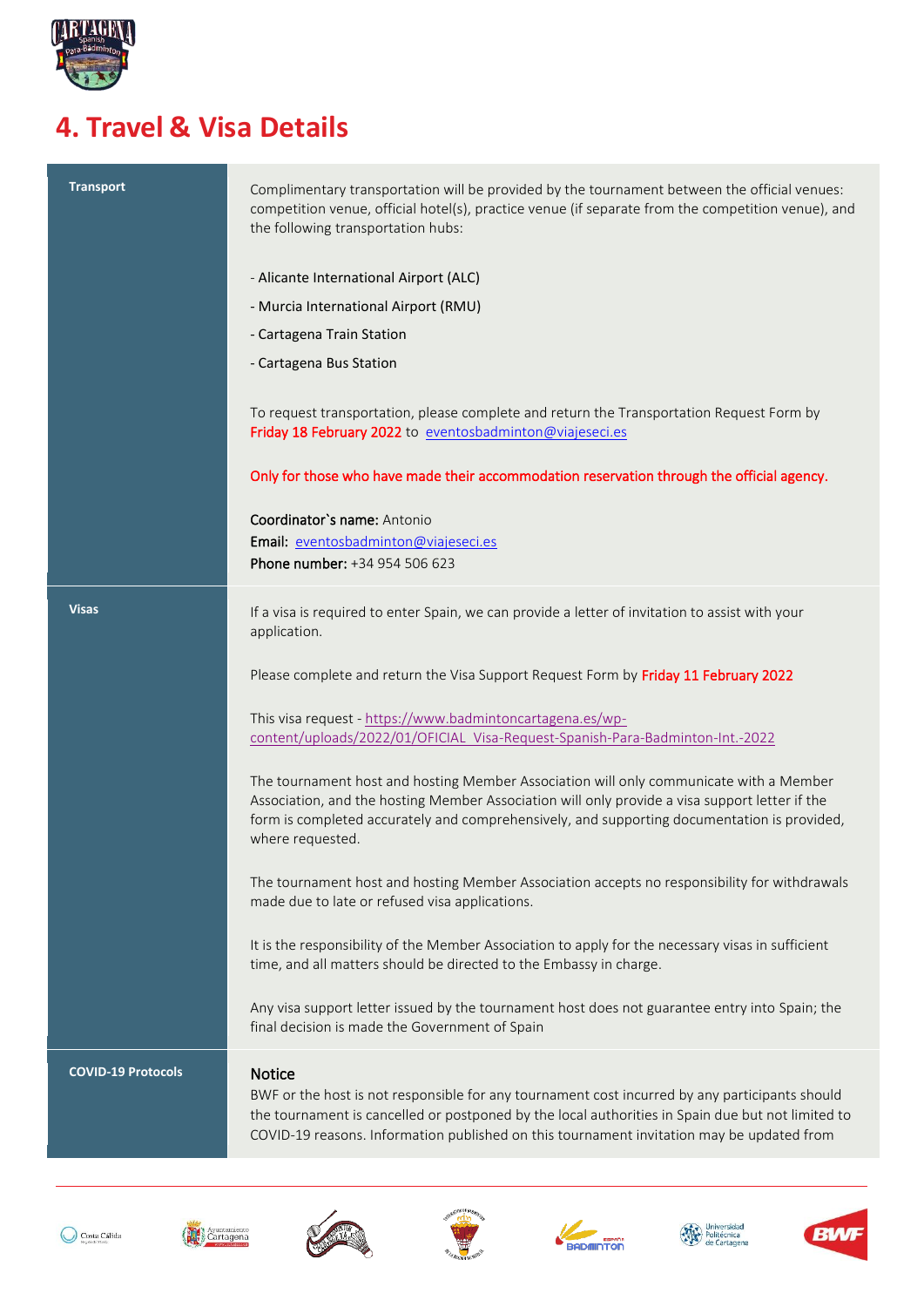

time to time until the tournament. Participants are required to follow the instructions of the local authority, local organizing committee and BWF in regards to COVID-19 protocols

All passengers arriving in Spain by air or sea, including those who come in transit to other countries, must complete a Sanitary Control Form before departure and obtain their QR to present it at boarding and at health controls on arrival in Spain:

- By air: via the website [https://spth.gob.es](https://spth.gob.es/)  $\mathbb{N}$  or the Spain Travel Health -SpTH- application (Android, iOS).
- By sea (ferries): through the web <https://spthm.puertos.es/>

#### 1. Entry into Spain

Please check this website for information on the requirements of entering Spain in relations to COVID-19 protocols - [link 1](https://www.sanidad.gob.es/en/profesionales/saludPublica/ccayes/alertasActual/nCov/spth.htm) and [link 2](https://www.spth.gob.es/faq?tab=2)

List of risk and high risk countries (which requires compliance of entry requirement before being able to enter Spain) – <u>Link</u>. This list is valid until 6<sup>th</sup> February 2022

NEW: If you come from a HIGH RISK country/territory, in order to pass the health controls upon arrival in Spain, you will have to present your SpTH QR code together with a vaccination or recovery certificate AND, IN ADDITION, a diagnostic test certificate of active SARS-CoV-2 infection (PDIA) with a negative result. A COVID-19 RT-PCR Test is mandatory for all Tournaments for players, team officials, and selected tournament staff and volunteers. There could be multiple tests required.

Players are only allowed to move within the official hotel, official transportation and competition venue once arriving in Spain.

 Everyone is required to arrive and check in at the official hotels by Monday 7 March 2022 by 6 PM.

#### 2. COVID-19 Diagnostic test

COVID-19 testing program will be confirmed shortly, and the prospectus will be updated accordingly. Please see the tournament invitation for further details on COVID-19 protocols. It may be updated from time to time.

Any COVID diagnostic test required participants are required to do will be at the cost of the participants.

#### 3. Insurance

Players and all members of the national delegation shall hold valid insurance for damages of any nature caused to third parties. Such insurance shall cover bodily injury, including medical and hospitalisation expenses incurred in the host country, as well as all expenses and costs associated to repatriating the injured party to its country of residence. Insurance policy must cover any situation that includes COVID-19 hospitalization, quarantine and any other cost relating to it. The local organizing committee and BWF is not responsible for any insurance cost related to COVID-19 during the tournament.

#### 4. Hygiene practice

It is mandatory for all participants to wear masks at all times at the competition venue, during team managers meetings and classification. The local authority may require further mask mandates for outdoor. All participants should practice social distancing of 1.5m. Frequent hand washing is highly recommended.













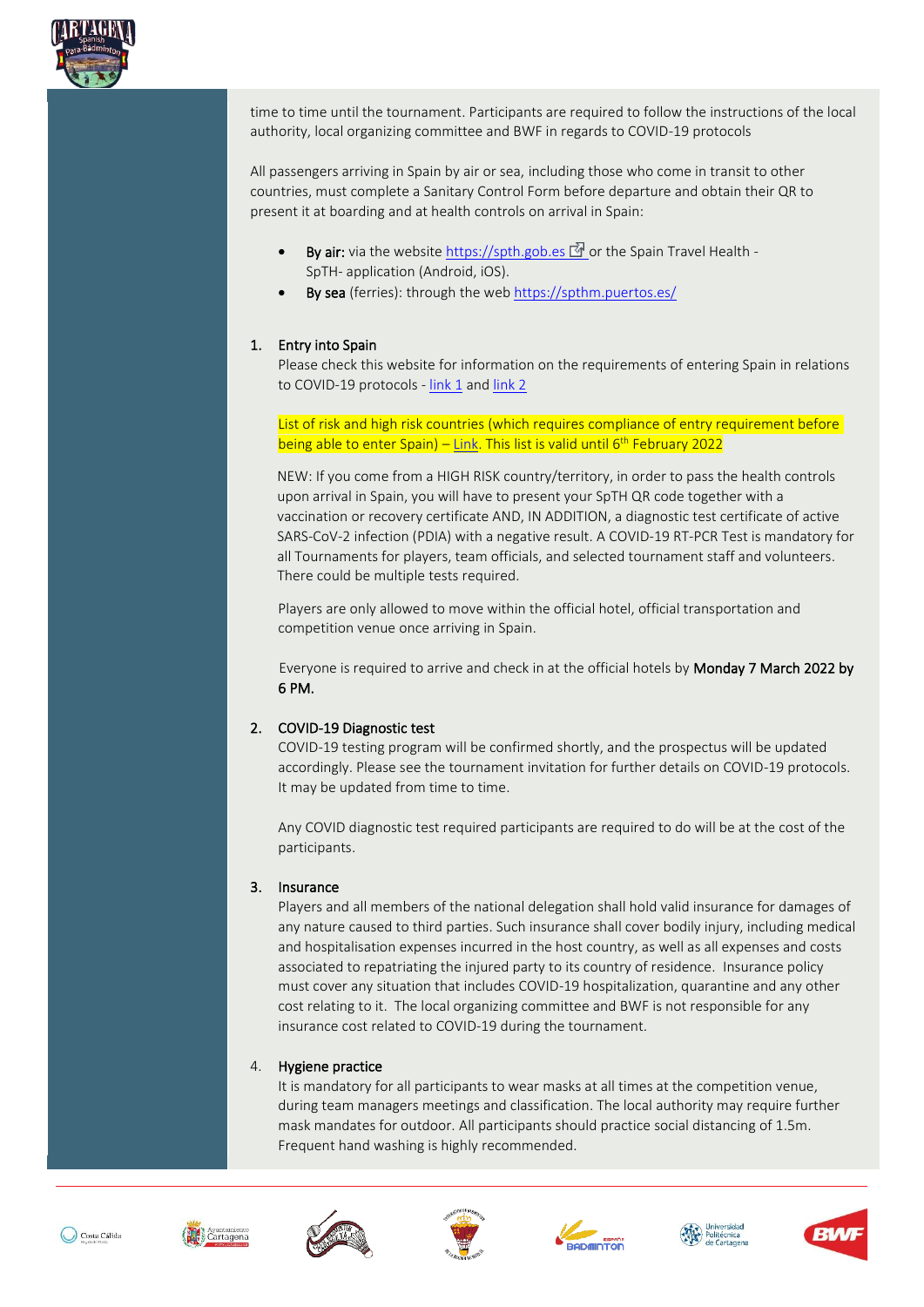

#### 5. Positive test protocol

In the event of a positive test the participant and direct/close contacts are required to follow the instructions of the LOC, BWF and the local authorities at all times which may result in players being withdrawn from the tournament More information on these protocols will be released closer to the event.

#### 6. COVID-19 Protocol Related Penalties

BWF Special Table of Offences and Penalties Relating to breaches of COVID 19 Safety Protocols applies to this tournament. - [link.](https://extranet.bwfbadminton.com/docs/document-system/81/1466/1468/Section%202.5.1.%20Special%20Table%20of%20Offences%20and%20Penalties%20Relating%20to%20breaches%20of%20COVID19%20Safety%20Protocols.pdf) All participants at the tournament are bound by regulations set by the BWF, LOC and local government authorities in regards to COVID-19

All players and team entourage must submit a pre-arrival negative Covid-19 PCR test certificate with the test dated within 48 – 72 hours of arriving in Spain. This includes players living in Spain. Please send the test certificate t[o s.sabron@bwfbadminton.org](mailto:s.sabron@bwfbadminton.org)













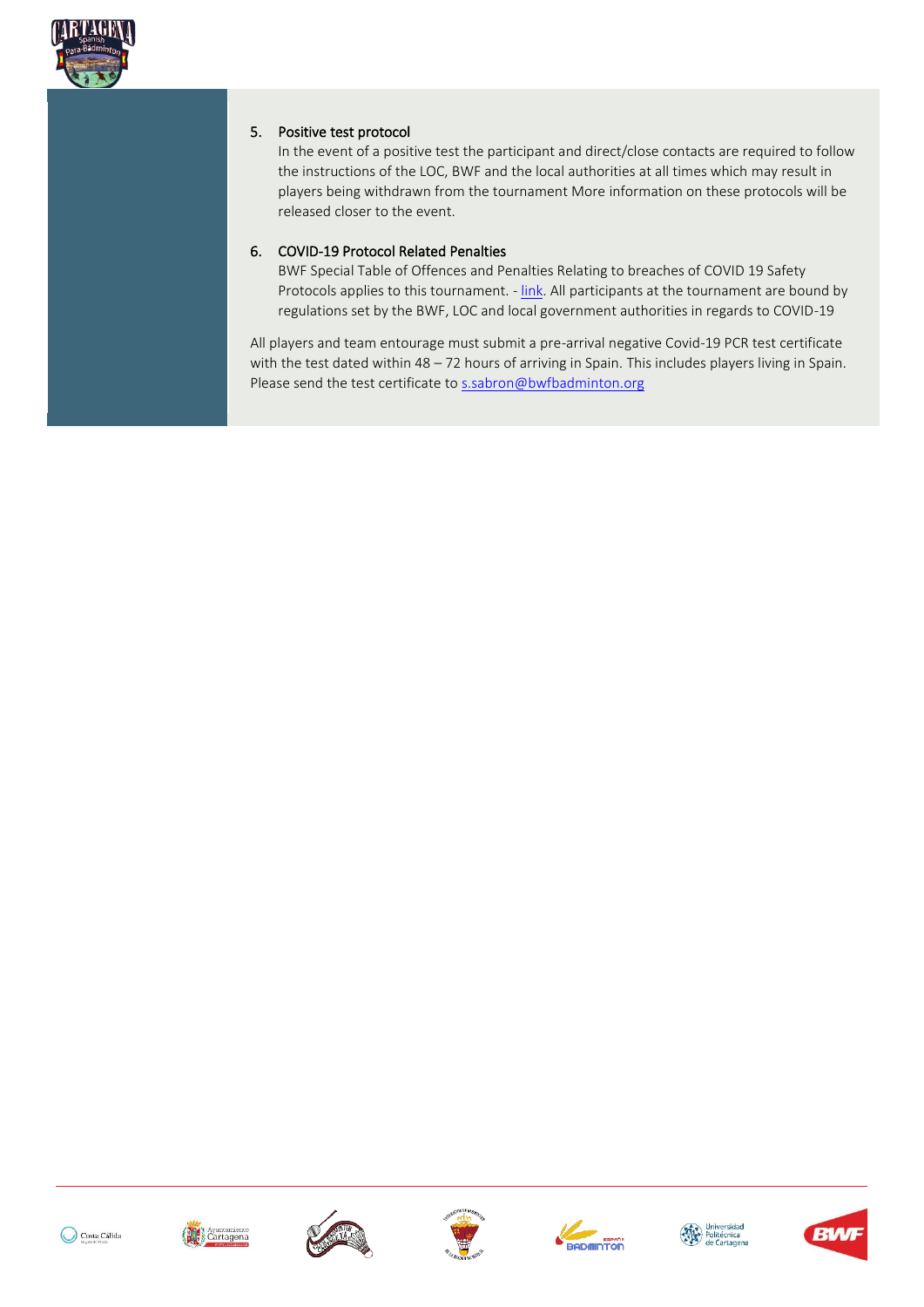

### **5. Accommodation Details**

It is a condition of entry into the tournament that all players and team officials MUST stay in the official hotels listed below. Reservations MUST be done through the official travel agency of the host.

| Official hotel(s)  |                         |                                                                       |  |  |
|--------------------|-------------------------|-----------------------------------------------------------------------|--|--|
| <b>Hotel Names</b> | Alfonso XIII Hotel (4*) | P.º Alfonso XIII, 40, 30203                                           |  |  |
|                    | Carlos III Hotel (3*)   | C. Carlos III, 49, 30203                                              |  |  |
|                    | Manolo Hotel (3*)       | Av. Juan Carlos I, 7, 30310                                           |  |  |
| and address        | NH Campo Cartagena (3*) | C. Ciudadela, 24, 30203                                               |  |  |
|                    | NH Cartagena (4*)       | C. Alcalde Zamora, 1, 30201                                           |  |  |
|                    | Habaneros Hotel (3*)    | C. San Diego, 60, 30202                                               |  |  |
|                    | Alfonso XIII Hotel (4*  | 30                                                                    |  |  |
|                    | Carlos III Hotel (3*)   | 35                                                                    |  |  |
| Rooms              | Manolo Hotel (3*)       | 30                                                                    |  |  |
| available          | NH Campo Cartagena (3*) | 50                                                                    |  |  |
|                    | NH Cartagena (4*)       | 25                                                                    |  |  |
|                    | Habaneros Hotel (3*)    | 50                                                                    |  |  |
|                    | Alfonso XIII Hotel (4*) | $\overline{2}$                                                        |  |  |
|                    | Carlos III Hotel (3*    | $\overline{2}$                                                        |  |  |
| <b>Wheelchair</b>  | Manolo Hotel (3*)       | 6                                                                     |  |  |
| Adapted<br>Rooms   | NH Campo Cartagena (3*) | $\overline{2}$                                                        |  |  |
|                    | NH Cartagena (4*)       | $\overline{2}$                                                        |  |  |
|                    | Habaneros Hotel (3*)    | $\Omega$                                                              |  |  |
| Rates              |                         | You can make the reservation and see the prices in the following link |  |  |

#### LINK ONLINE - [Spanish Open Parabadminton Cartagena](https://www.divisioneventosdeportivos.com/deportes/cgi.hrb?idexp=Y828S&main=alojamientos&idsubexp=EW3ZK)

Please complete and return the Accommodation Request Form by Friday 11 February 2022. Prices are subject to change by the hotel

As an Official travel agency we must to inform you that it is necessary to make the reservation through us. The organization will filter the list of guests hosted through us to obtain accreditation for access transport to the championship.













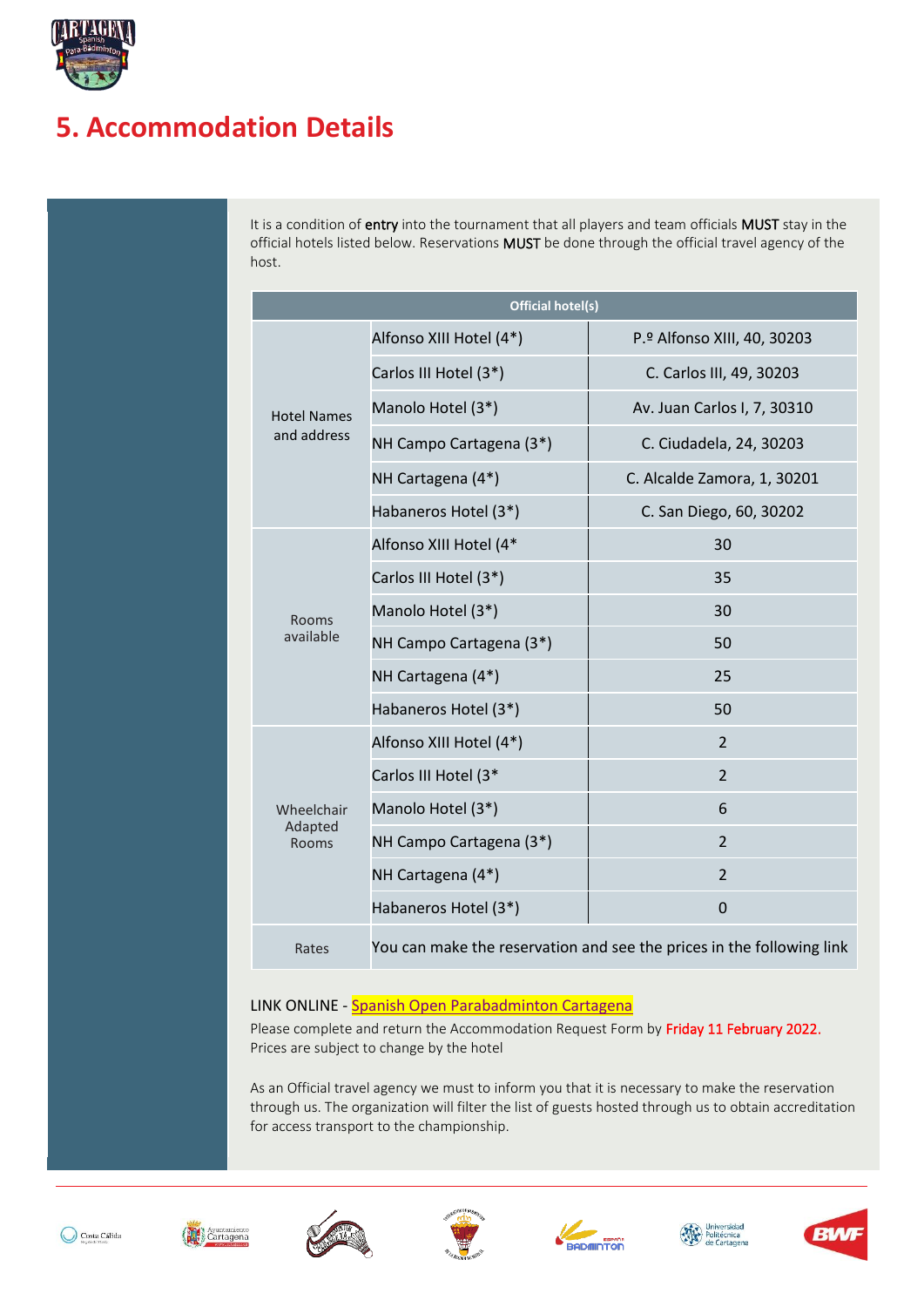

#### Reasons:

- Currect pandemic situation
- In case of positive cases, we have the obligation to provide the accommodation information of the affected persons to the health authorities / police
- Control that the reserved accommodation meets the mandatory health security requirements
- Control and organization of transport of all participants for training sessions and matches. Hotel - Venue - hotel

#### Payment policy

- \* 50% of the amount must be paid within 72hrs after the confirmation of availability.
- \* Outstanding amount up to 15 days before the arrival

#### Cancellation policy

- \* Up to 12 days before the arrival no cancellation fees
- \* From 11 days to check-in non refundable.

No charges in case the event is cancelled due to legal obligation due to Covid-19

As per advice of the local authorities with regards to the organization of the Spanish Open Parabadminton it is mandatory for all players to stay at the official hotels during the event. It is mandatory to book the official hotels through the organisers

#### Contact Person

Name: Laura Heredia Phone: +34 954 506 623 Email: eventosbadminton@viajeseci.es